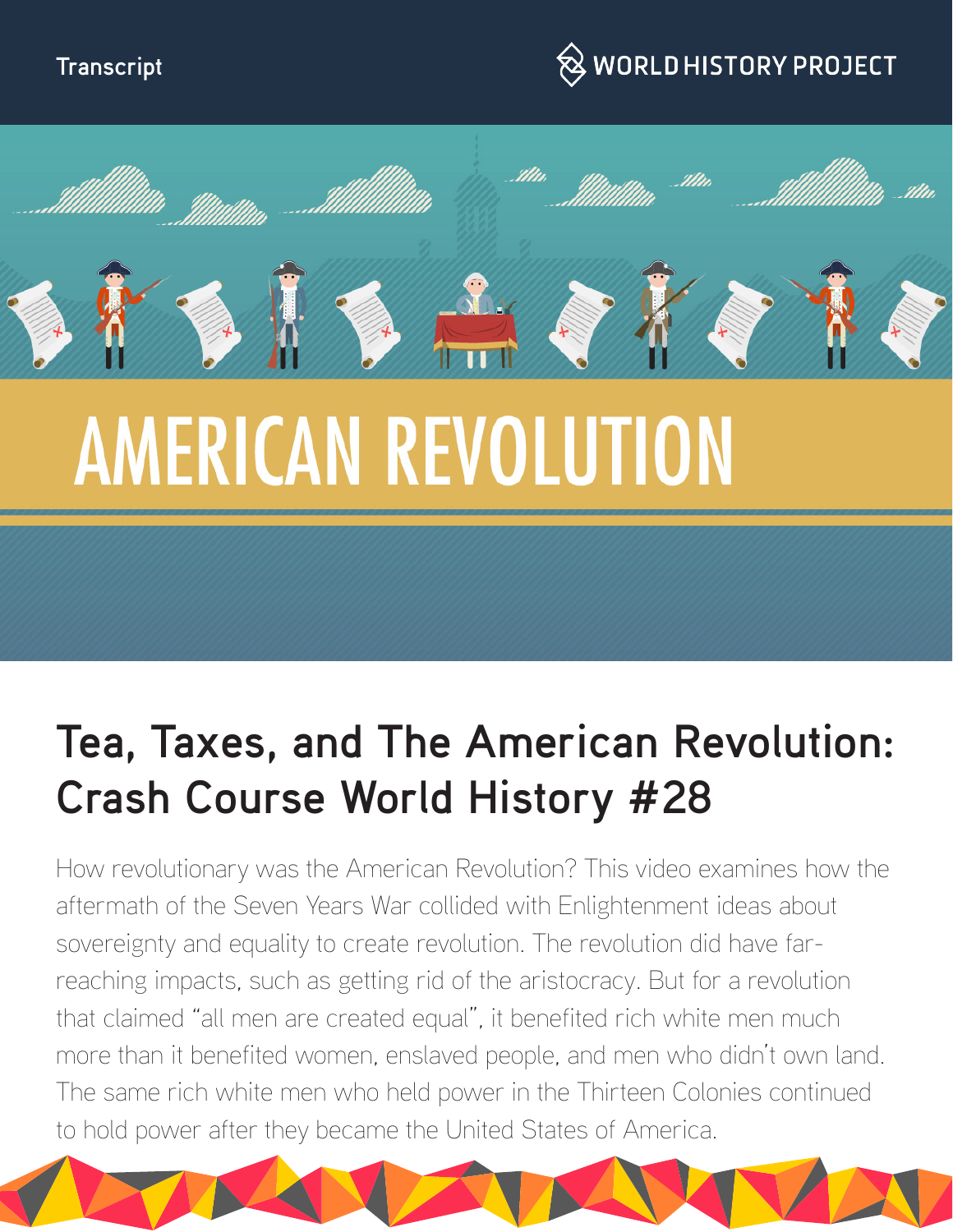#### **00:01**

*Animated bald eagle flying into the scene*

*John Green as his younger self* (eagle cawing) Hi, I'm John Green. this is Crash Course World History, and today you aren't going to get a blow-by-blow chronology of the American Revolution, and you aren't going to get cool biographical details about Thomas Jefferson or George Washington, but you are going to get me not wearing any pants.

 $\otimes$  world history project

Mr. Green, Mr. Green, did you know that George Washington might have had slave teeth implanted into his jaw?

Yeah, I did, Me from the Past, and while it's fun to focus on metaphorically resonant details, what we're concerned with here is why the American Revolution happened and the extent to which it was actually revolutionary. Plus, for the first time in Crash Course history, I have a legitimate chance of getting through an entire episode without butchering a single pronunciation. Unfortunately, next week we will be in France, and je parle francáis comme un idiot.

*CCWH theme music plays*

**00:51** 

*Photos of newspaper headlines about the stamp tax*

*Animated King George III (the British Government) argues with animated Benjamin Franklin (colonists)*

### **01:50**

*A photo of a teapot that reads "No stamp act"*

*Artworks depict protests and fighting; a drawing depicts the Boston Massacre; another drawing shows men dropping tea off of the side of a ship into the water*

#### **02:25**

*Harp music plays, a gold*

but I'm going to start with the end of the Seven Years' War in 1763, which as you will recall from last week was one, expensive, and, two, a victory for the British, including British subjects living in America, who now had more land and therefore more money. Right, so, in 1765 the British government was like, "Hey, since we went into this

So, intellectual historians might put the roots of the American Revolution earlier,

debt to get you all this new land, we trust that you won't mind if we pass the Stamp Act, in which we place a fancy stamp on your documents, newspapers, playing cards, etc., and in return, you give us money.? Well, it turns out the colonists weren't so keen on this, not so much because the tax was high, but because they had no direct representation in the parliament that had levied the tax. And plus they were cranky about the Crown keeping large numbers of British troops in the colonies even after the end of the Seven Years' War. And then the British government was like, "You are inadequately grateful," and the colonists were like, "Shut up, we hate you." And the British government was like, "As long as you live under our roof, you live by our rules," and so on, but eventually the British backed down and repealed the Stamp Act.

The repeal inspired a line of commemorative teapots, thereby beginning America's storied tradition of worthless collectible ceramics. But in the end, this only emboldened the colonists when the British tried to put new taxes on the Americans in the form of the Townshend Acts. These led to further protests and boycotts and, most importantly, more organization among the colonists. The protests escalated; 1770 saw the Boston Massacre, which with its sum total of five dead was perhaps the least massacre-y massacre of all time, and in 1773, a bunch of colonists dumped about a million dollars worth of tea into Boston Harbor in protest of British government decisions that actually would have made British tea cheaper.

Oh, it's time for the Open Letter? (harp music playing) Ah! Oh, that did not go well. An open letter to tea. But first, let's see what's in the secret compartment today. Oh...it's a gigantic teabag. Hmm. Let's see what flavor it is... Bitter tyranny variety!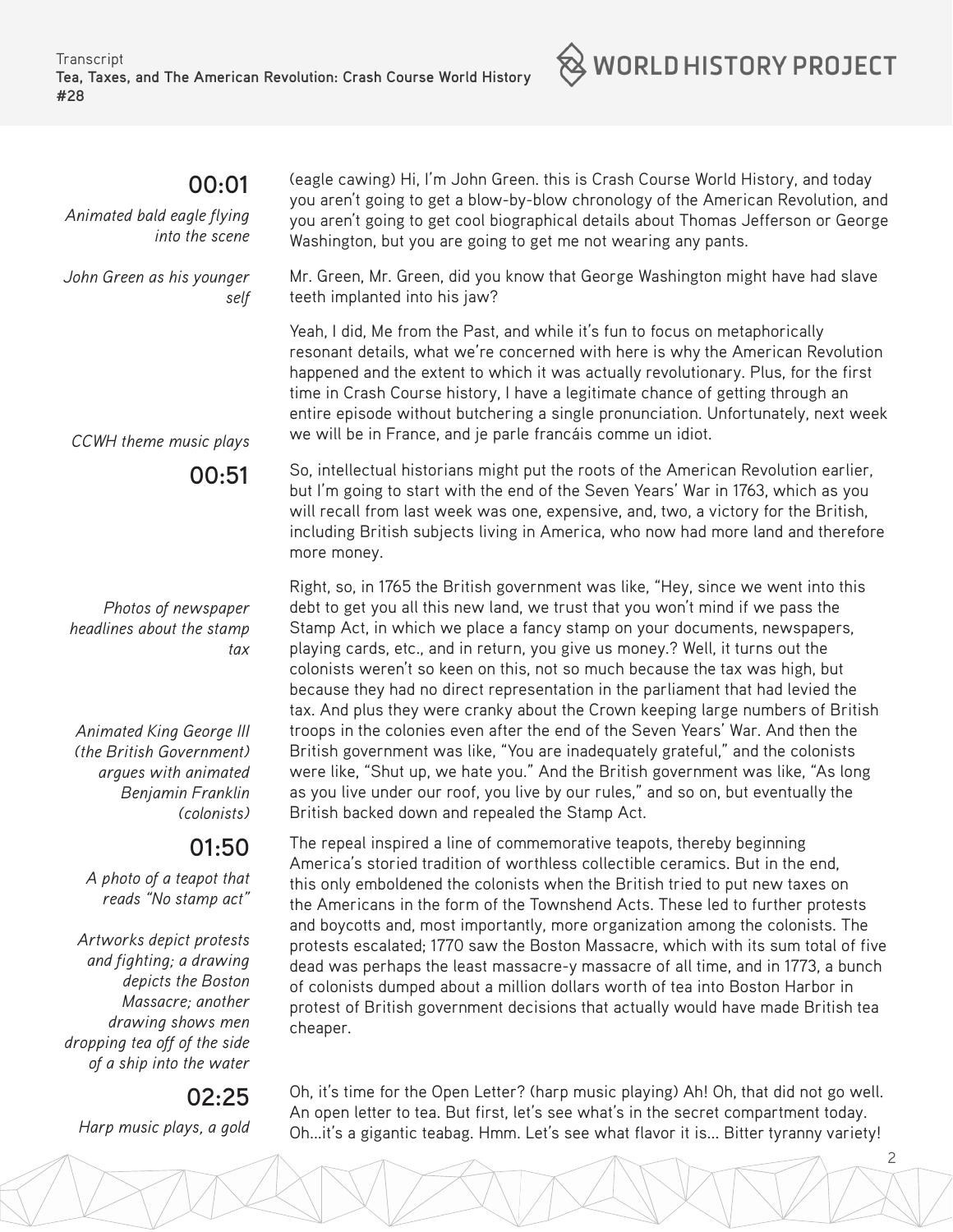**Transcript Tea, Taxes, and The American Revolution: Crash Course World History #28**

 $\otimes$  world history project

*chair and fireplace roll into view. John Green sits in the gold chair and opens the compartment above the fireplace.*

## **03:10**

*Painted depiction of the protest that was the Boston Tea Party*

*Animated colonial America – a man lights cases of tea on fire*

> *Colonists knock British guards' tea out of their hands with guns*

### **03:53**

*Animation of Congress now: a man hits himself in the head with a pile of money as the starspangled banner plays*

*UFO and animated Will Smith come into view*

*Animation of American spies, Americans tarring and feathering a British loyalist*

Dear tea, Like all Americans who love justice and freedom, I hate you. But I understand you're quite popular in the U.K. where the East India Company would periodically go to war for you. But what fascinates me about you, tea, I mean, aside from the fact that people choose to drink you when there are great American refreshments available like Mountain Dew, is that even though you're stereotypically English, you're not English. It's Chinese, or Burmese, or Indian. No one really knows, but it's definitely not English. You didn't even have tea until, like, the 1660s. Posers. Best wishes, John Green.

So, the Boston Tea Party led to further British crackdowns and then mobilization of colonial militias and then Paul Revere and then actual war, but you can hear all about that stuff on, like, TV miniseries. I want to focus on one of the ways that colonists protested unfair taxation. Let's go to the Thought Bubble.

As previously noted, the English Crown benefited tremendously from the import of consumer goods to the American colonies, and one of the most effective ways American colonists could protest taxation without representation was by boycotting British products. In order to enforce these boycotts, the protesters created committees of correspondence, which spread information about who was and was not observing the boycotts. And these committees also could coerce noncompliers into compliance, which is to say that they were creating and enforcing policy, kind of like a government does.

The Maryland Committee of Correspondence, in fact, was instrumental in setting up the first Continental Congress, which convened to coordinate a response to the fighting that started in 1775. This was back when congresses did things, by the way, it was awesome. Anyway, the Continental Congress is most famous for drafting and approving the Declaration of Independence. No, Thought Bubble, that's the Will Smith vehicle "Independence Day." I mean the Declaration of Independence. Right, that one. It's not your fault, you guys are Canadian. You've never declared independence. Worth noting, by the way, that the congress edited out more than a quarter of Jefferson's original declaration, and he forever after insisted that they'd "mangled" it.

Anyway, I would argue the heavy lifting of the American Revolution was already done by the Declaration. In truth, by the time the shooting started, most of the colonists were already self-governing and had developed a sense of themselves as something separate and different from Great Britain as evidenced by these committees of correspondence, which functioned as shadow governments eventually reaching out to foreign governments, establishing an espionage network, tarring and feathering loyalists and royal officials, which, by the way, is incredibly painful and dangerous to the victim, and even recruiting physicians to tell American men that drinking British tea would make them weak and effeminate.

**05:00** Thanks, Thought Bubble. Now, despite all this, about 20% of colonists remained loyal to Great Britain throughout the war, especially in the major cities that Britain occupied. Also lots of slaves continued to support the British, especially after Britain promised that any slaves who fought with them would be freed. And it's worth noting that while we generally celebrate the Revolution and see it as a step

3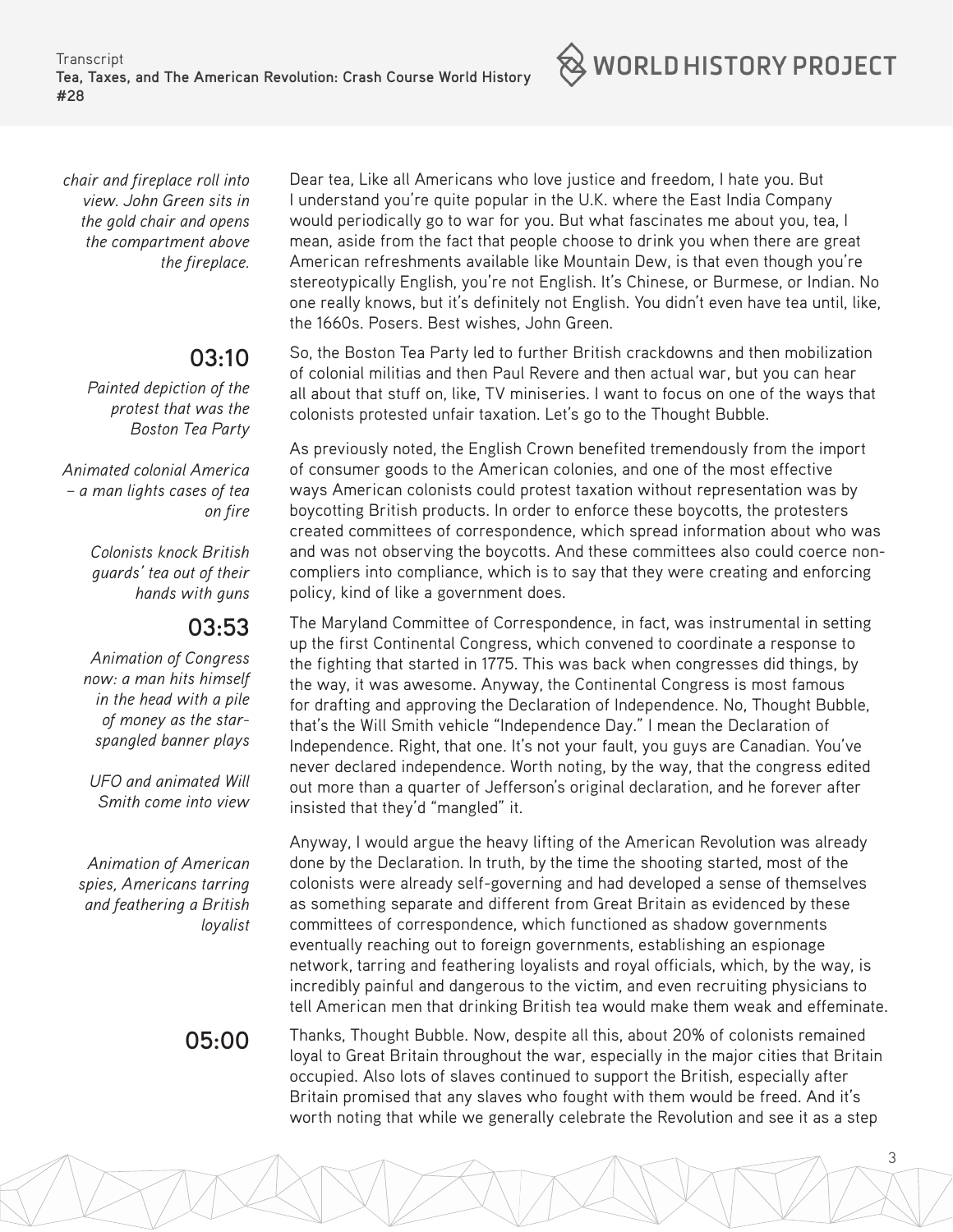

toward justice and equality, the people who most needed the protection of a government might have been better off and more free if Britain had won. Especially since Britain ended slavery well before America did, and, you know, without a civil war.

Also, even though most Americans had come to see themselves as separate from Britain before 1776, the British certainly didn't see it that way. They continued to fight either until 1781 or 1783, depending on whether you calculate by when they actually gave up or when the peace treaty was signed. So you can't really say the American Revolution was won before the fighting even started. But the truth is, the American Revolution and the war for independence weren't like this. They were like this.

So here's what was pretty revolutionary about the American Revolution. The colonists threw off the rule of an imperial monarchy and replaced it with a government that didn't have a king, a radical idea in a world that didn't feature many non-monarchical forms of government. And, if you look at the explanations for the revolution, especially those contained in, like, the Declaration of Independence and in pamphlets, like Thomas Paine's "Common Sense," there's definitely a revolutionary zeal that's informed by the Enlightenment. And that's especially true if you focus on the idea of liberty, as many of the pamphleteers did. That said, if you look at the actual outcome of the revolution, aside from the whole no king thing, it wasn't that revolutionary.

Let's look, for instance, at two ideas central to the Revolution-- property rights and equality. So the Articles of Confederation gave the government no power to tax, which had the effect of making sure that people who had property were able to keep it because they never had to pay the government anything in exchange for the right to own and use it. And that's very different from taxation systems dating all the way back to, like, Mesopotamia and Ancient Egypt. And it's probably not a coincidence that most of the writers and signers of the Declaration of Independence were men of property... and they wanted to keep it that way. So, basically, the white guys who controlled the land and its production before the American Revolution were the same white guys who controlled it after the American Revolution. And this leads us to the second and more important way that, as a revolution, the American one falls a bit short.

So, if you've ever studied American history, you're probably familiar with the greatest line in the Declaration of Independence, "We hold these truths to be selfevident, that all men are created equal." Sorry, ladies. And, you also may know that at the time those words were written, a large segment of the American population, perhaps as much as 30%, were slaves of African descent who were held as property and were definitely, 100% not treated as equal to whites. In fact, the guy who wrote those words held slaves, and was fighting against a government who

4

#### **05:30**

*Painting of Yorktown in 1781, drawing of the Treaty of Paris in 1783*

*"Like this" a Venn diagram shows the American Revolution and War for Independence in one circle; vs "like this" – in separate circles that overlap a small amount in the middle*

#### **05:55**

*Painting of colonists pulling down a British sculpture* 

### **06:28**

*Art montage shows the men that were the writers and signers of the Declaration of Independence – all appear to be wealthy, white men*

### **07:10**

*Paintings of slaves in America, including one artwork that shows the selling of slaves*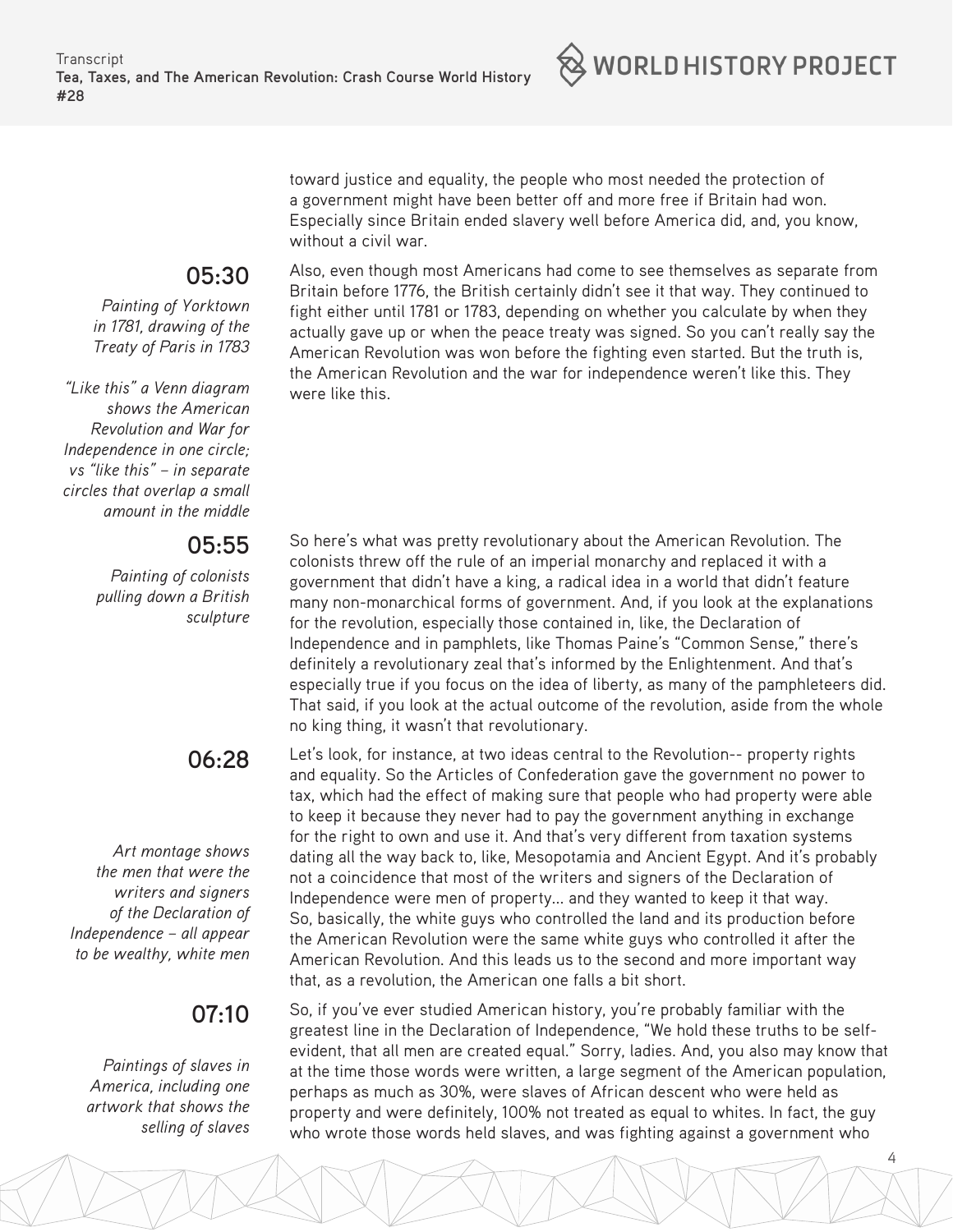

promised to free any slaves who supported it.

Furthermore, women couldn't vote, and neither could white men who didn't own enough property, meaning that the government of, for, and by the people was in fact of, for, and by about 10% to 15% of the people.

**07:57**  But here's the real question—was the American Revolution what the historian Jonathan Israel called "a revolution of mind?" Did it change the way we think about what people are and how we should organize ourselves? Addressing those questions will involve a brief foray into the history of ideas-- let's study the Enlightenment!

> The Enlightenment was primarily a celebration of humans' ability to understand and improve the natural world through reason. The Enlightenment had a number of antecedents, including the European Renaissance and the Scientific Revolution, but what made it special was that some of its more radical proponents, like Immanuel Kant for instance, went so far as to argue that human reason rendered a belief in God unnecessary and, by extension, proclaimed that any belief in divine intervention or a divine plan for humanity was just superstition.

**08:37**  Given that this was coming out of an overwhelmingly Christian Europe, this was a pretty controversial suggestion, and not all Enlightenment thinkers would go that far. And more moderate Enlightenment thinkers were also more willing to countenance hierarchical social and political structures. Like John Locke, a major Enlightenment thinker, formulated his version of inalienable rights as life, liberty, and property. And that's much more traditional than arguing, for instance, that property should be held communally. And it's no coincidence that the more moderate Enlightenment thinkers, like Locke and Adam Smith, happened to be British, and the real radicals were French. And the founders of the United States were far more closely linked to those British Enlightenment thinkers than to the French, who influenced the French Revolution which, as we will see next week, goes swimmingly.

> But even if the government that America's revolutionaries came up with didn't overturn privilege or tear apart the social order as the French Revolution tried to do, it did make significant changes. America made sure that there would never be a formal nobility, except for the Count of Chocula. And it recognized the equal rights of daughters and widows when it came to inheriting and possessing property. Also, it created a world in which future countesses could rehabilitate their reputations in New York.

But the real seismic change was that after the Revolution, Americans came to view themselves as equal to each other. And in the context of the 18th century, that was pretty radical. "Ordinary Americans came to believe that no one in a basic down-to-earth and day-in-and-day-out manner was really better than anyone else. That was equality as no other nation had ever quite had it."

5

**09:57** And in the end, the ideas of the American Revolution—ideas about property and equality and representation—are still hugely important in shaping political discourse around the world, and particularly in America. And by America, I mean

*Drawings of John Locke and Adam Smith*

*Scrolling text*

*Paintings of the violent French Revolution*

### **09:14**

*Bowl of chocolate cereal*